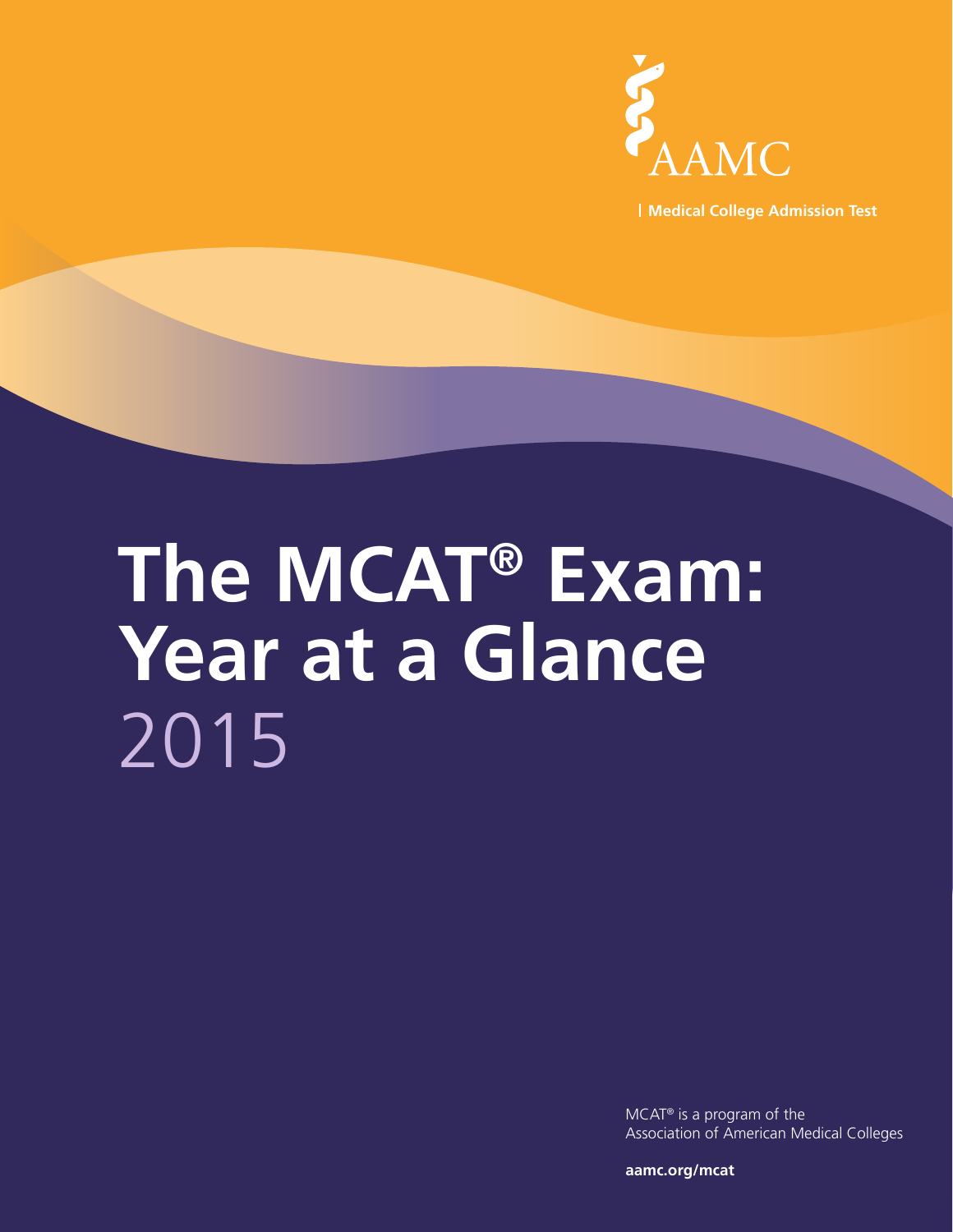## **The MCAT® Exam: Year at a Glance 2015**

Students who took the Medical College Admission Test<sup>®</sup> (MCAT<sup>®</sup>) in April 2015 took a different exam than the students who took it before them. This short report describes the new MCAT exam, shows how students prepared for it, and reports the characteristics of those who tested in  $2015$ .<sup>1</sup> It explains how scores from the new exam worked and how students from different sociodemographic groups scored. Also reported are the scores of those who submitted new MCAT scores in their 2016 applications to medical school.

Even though the 2015 MCAT exam is brand new, data are already available to show how new scores predict performance in medical school. This guide reports correlations between medical school grades and scores on a prototype of the Psychological, Social, and Biological Foundations of Behavior section of the new exam. It concludes with a description of ongoing research on the impact, use, and validity of the new test.

This report is organized around eight questions:

- 1. How is the new MCAT exam different from the old?
- 2. What are the characteristics of students who took the new exam?
- 3. How did examinees prepare for the new test?
- 4. How well did the new score scales work?

 $\overline{a}$ 

- 5. How well did examinees score on the new test?
- 6. Which 2015 examinees applied for 2016 admission?
- 7. What information is available about the predictive validity of scores from the new exam?
- 8. What else will we learn about the impact, use, and validity of the new exam?

<sup>1.</sup> This report describes the sociodemographic characteristics, academic preparation, and MCAT scores of examinees who submitted their test results for scoring. At every test administration, a small percentage of examinees decide to void their results; this report excludes data for these examinees.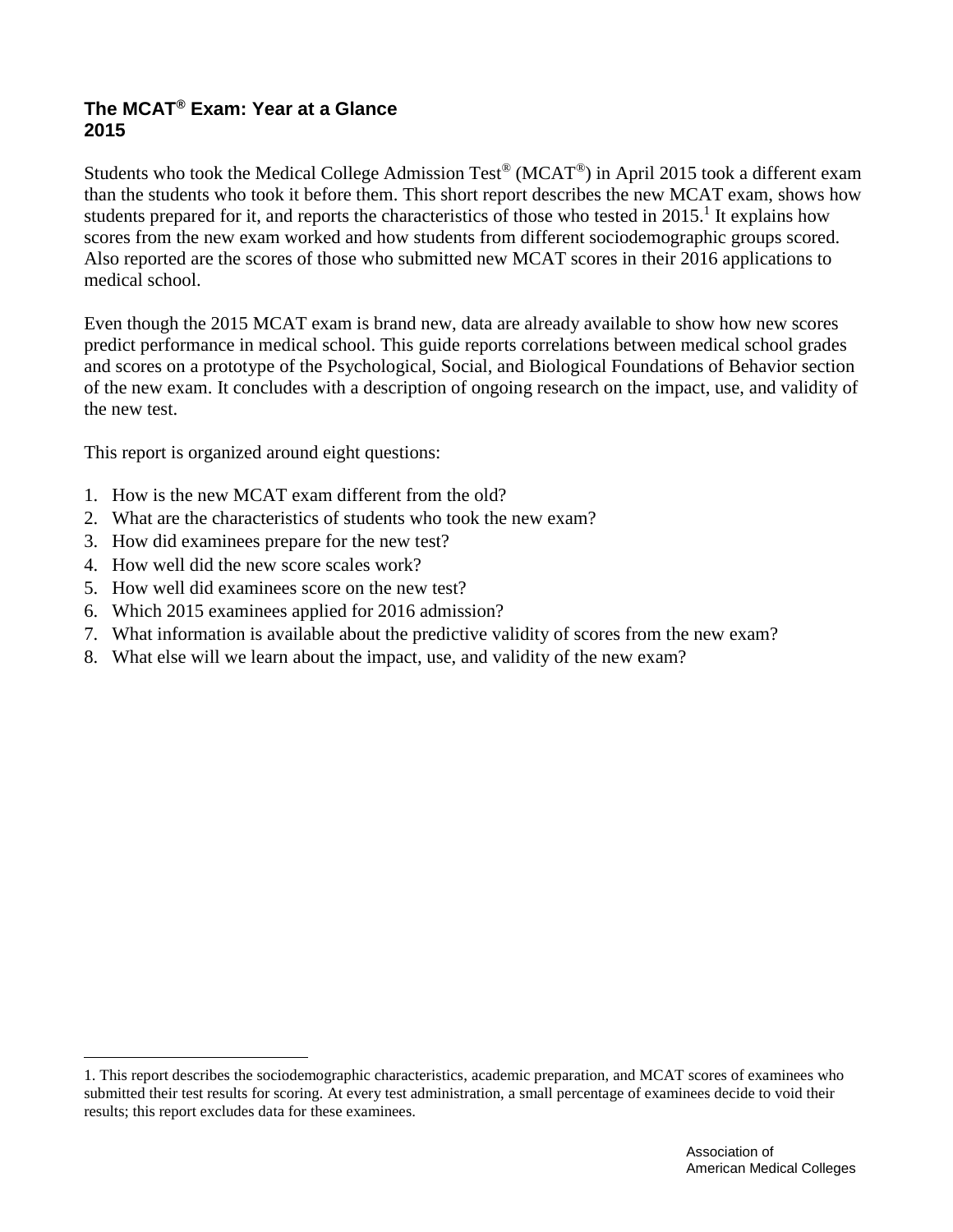## **1. How is the new MCAT exam different from the old?**

The new MCAT exam shifts the focus from testing what students know to testing how well they use what they know. The blueprints for the new exam are evidence based and target concepts that medical school faculty, residents, and medical students recently rated as important to medical students' success. The test is organized around the academic competencies described by two seminal reports in medical education: *Scientific Foundations for Future Physicians* (2009) and *Behavioral and Social Sciences Foundations for Future Physicians* (2011).

The new exam asks students to demonstrate their scientific reasoning skills by solving problems in the natural, behavioral, and social sciences. It also asks test takers to reason about research and data. The new exam reflects the heavy information-processing requirements of medical school by having examinees demonstrate that they understand and can critically analyze text.

The new and old exams are different. Like the old exam, the new exam tests concepts taught in the yearlong, baccalaureate courses of biology, general chemistry, organic chemistry, and physics, as well as verbal reasoning skills. The new exam, however, requires more: it asks applicants to solve problems using concepts taught in first-semester biochemistry, psychology, and sociology courses.

| <b>Content</b>                    | <b>New MCAT</b><br><b>Exam</b> | <b>Old MCAT</b><br><b>Exam</b> |
|-----------------------------------|--------------------------------|--------------------------------|
| <b>Biology</b>                    |                                |                                |
| <b>Chemistry</b>                  |                                |                                |
| <b>Physics</b>                    |                                |                                |
| <b>Verbal</b><br><b>Reasoning</b> |                                |                                |
| <b>Biochemistry</b>               |                                |                                |
| <b>Psychology</b>                 |                                |                                |
| <b>Sociology</b>                  |                                |                                |

## The new exam

- Asks students to apply what they've learned by solving scientific problems and reasoning about research and data
- Requires broader preparation
- Gives attention to the behavioral and sociocultural aspects of health
- Incorporates the latest science on information processing

**Biological and** Chemical and Physical Critical Analysis and Psychological, Social, Biochemical Foundations of and Biological Reasoning Skills Section Foundations of Living **Biological Systems** Foundations of Behavior **Systems Section** Section Section Learn More Learn Mor earn Mor

The new exam consists of four sections.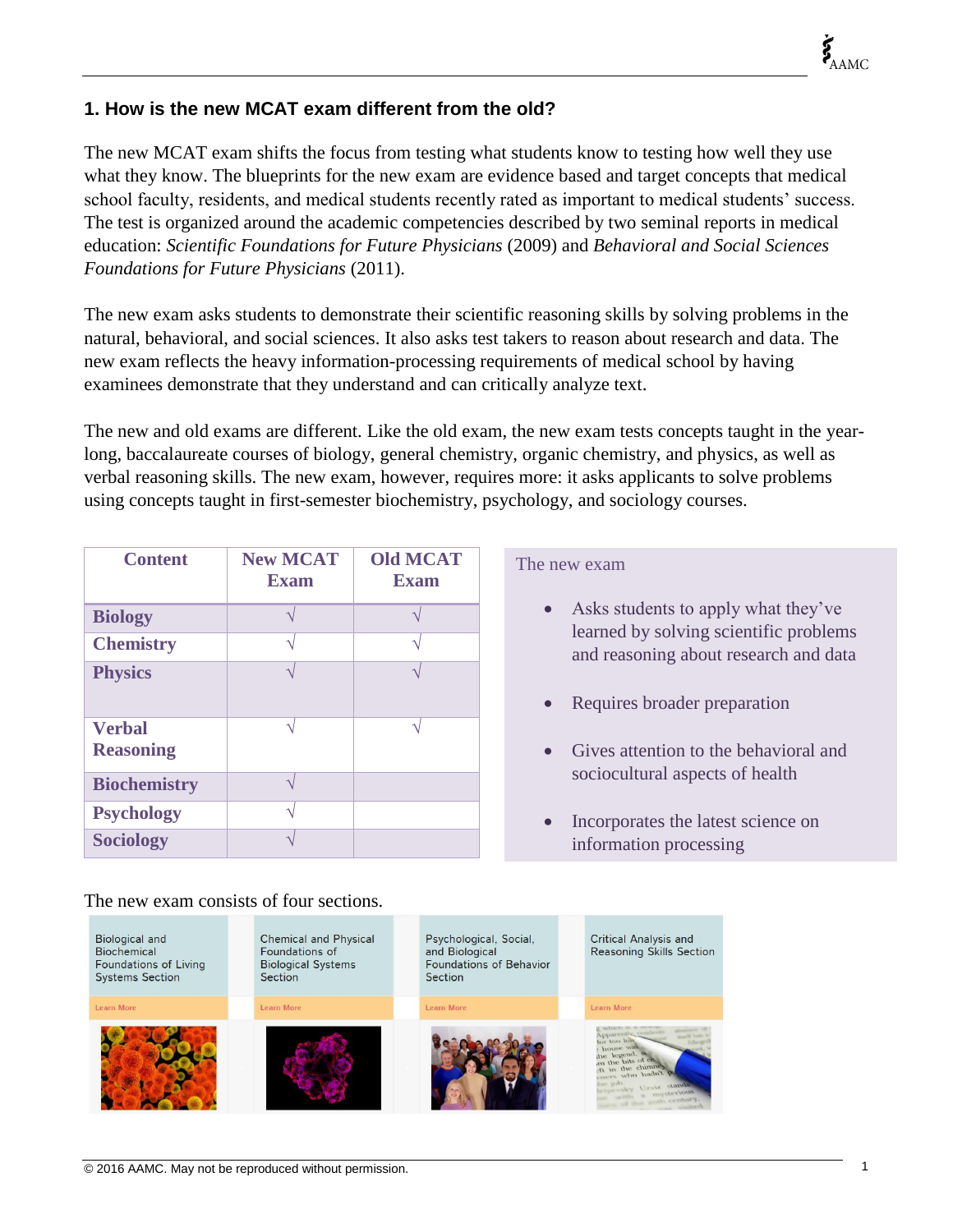## **2. What are the characteristics of students who took the new exam?**

Almost 60,000 students took the new exam in 2015, and their characteristics mirrored those of previous test takers. There was concern that some groups of examinees would be more reticent than others to take the new exam. But students took the new exam in the same proportions as they took the old exam.

## **Figure 1. Percentage of Examinees Taking the New MCAT Exam by Gender, Race/Ethnicity, Fee Assistance Status, Testing Condition, and Repeater Status (N = 59,996)**

| Gender <sup>1</sup>                  | Male<br>Female                                                                                                           |    |                 |            |     |     | 46% | 54% |     |     |     |             |
|--------------------------------------|--------------------------------------------------------------------------------------------------------------------------|----|-----------------|------------|-----|-----|-----|-----|-----|-----|-----|-------------|
| Race/Ethnicity <sup>1,2</sup>        | White<br><b>Black</b><br>Hispanic<br>Asian<br>American Indian/Alaska Native<br>Native Hawaiian/Pacific Islander<br>Other |    | 1%<br><1%<br>4% | 11%<br>11% | 26% |     | 48% |     |     |     |     |             |
| <b>Fee Assistance</b>                | Did Not Receive<br>Received                                                                                              |    | 6%              |            |     |     |     |     |     |     |     | 94%         |
| <b>Testing Condition<sup>3</sup></b> | Standard<br>Nonstandard                                                                                                  |    | 1%              |            |     |     |     |     |     |     |     | 99%         |
| Repeater Status <sup>4</sup>         | Non-Repeater<br>Repeater                                                                                                 | 0% | 7%<br>10%       | 20%        | 30% | 40% | 50% | 60% | 70% | 80% | 90% | 93%<br>100% |

Notes

1. Percentages describe examinees who provided information about their gender and race/ethnicity.

2. Percentages do not add up to 100% because some examinees reported multiple races or ethnicities.

3. Score reports do not indicate whether scores were obtained under standard or nonstandard conditions.

4. Repeaters are examinees who took the new MCAT exam multiple times in 2015.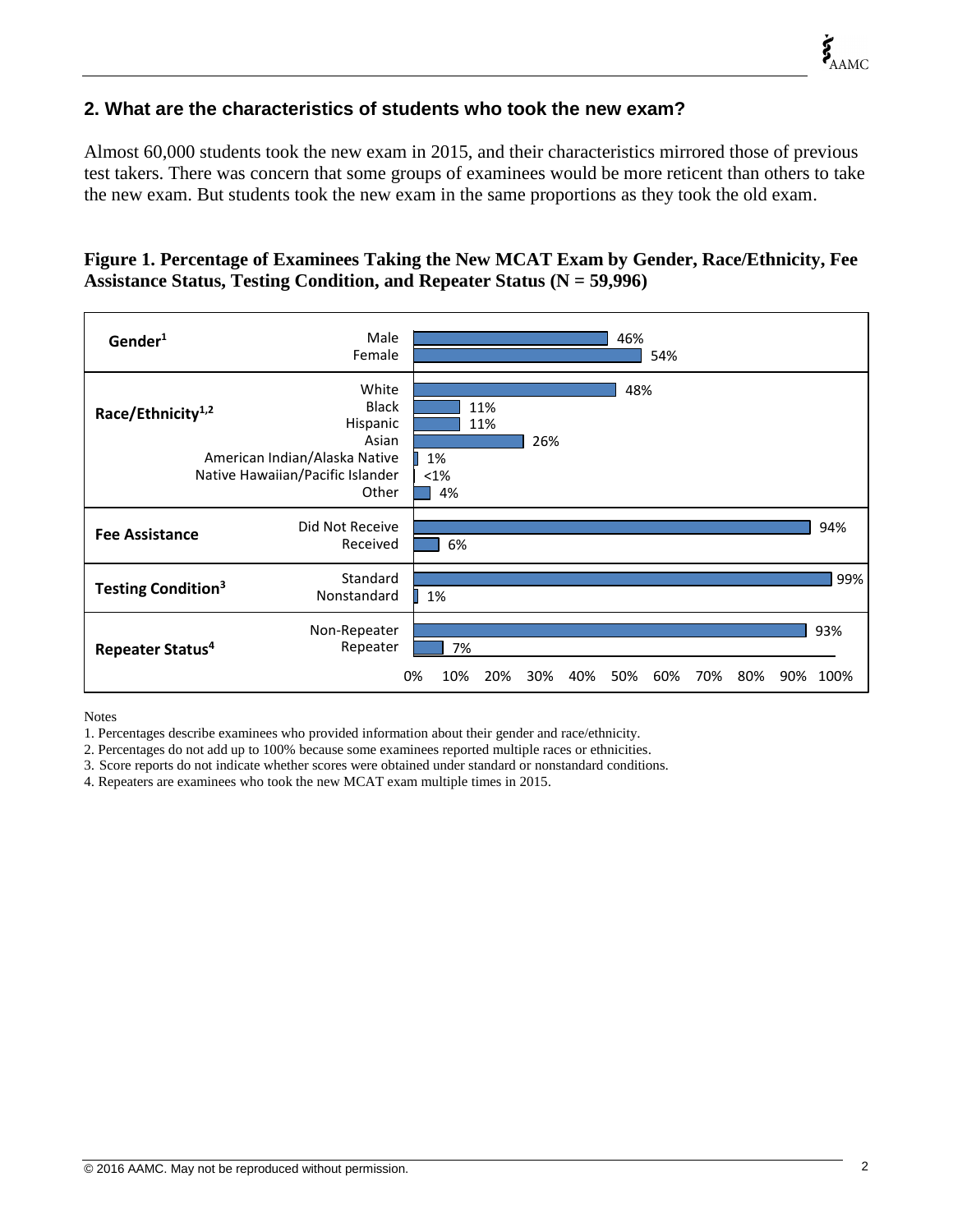## **3. How did examinees prepare for the new test?**

As already mentioned, the new exam requires broader preparation than the old, testing concepts from first-semester biochemistry, psychology, and sociology and asking students to demonstrate that they can reason about research and data.

Data about courses the 2015 examinees took show how they prepared in these new areas. As in the past, almost all students took biology, chemistry, and physics. Most 2015 examinees took biochemistry, psychology, and statistics before testing; many took sociology and research methods. The numbers of students taking courses in biochemistry, psychology, sociology, and statistics were higher than in the past.

The percentages of students who took commercial or university- or medical school-based preparation courses before the new exam were similar to the past, with about half of the examinees taking preparation courses for the new test.

## **Figure 2. Percentage of Examinees Taking the New MCAT Exam Who Completed College Coursework in the Natural, Behavioral, and Social Sciences or MCAT Preparation Courses (N = 59,996)**



### Note

1. Percentages describe the preparation of examinees who provided information about their coursework and completion of MCAT preparation courses. Examinees reported the courses for which they had AP, IB, CLEP, community college, or four-year college credit.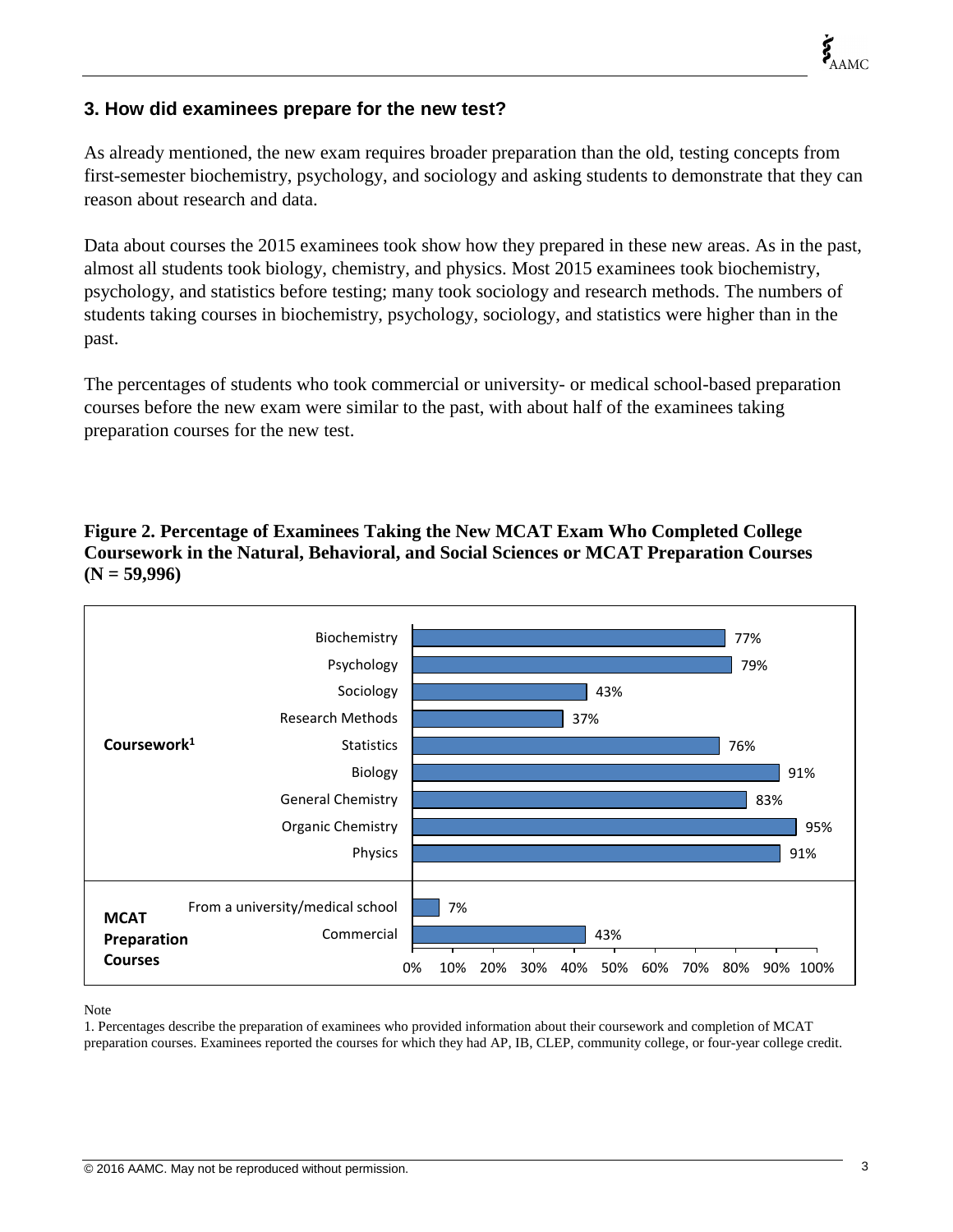## **4. How well did the new score scales work?**

Because the new and old MCAT exams test different knowledge and skills, the scales for reporting the scores on the new exam have changed. This way, the scores on the new exam will acquire new meaning and won't be confused with scores on the old exam. The new scales have round, memorable numbers at the center so they draw attention to the middle of the scales and encourage admissions committees to consider applicants who might otherwise be overlooked. Research on past exams shows that the vast majority of students who enter medical school with scores in the center of the scale succeed. These students graduate in four or five years and pass their licensing exams on the first try.

On the new exam, the four section scores are centered at 125 and range from 118 to 132. The four section scores sum to the total score, which is centered at 500 and ranges from 472 to 528.

Because the new exam uses new score scales, admissions committees essentially have to "start over" this year, attaching new meaning to the scores and developing new conventions for selecting students. To help with this process, the new score reports pair the scores with percentile ranks that show how individual examinees compare with others who took the new exam.

Computing these percentile ranks before students finished testing in 2015 was a challenge. History suggested that students testing early in 2015 would be more capable than later examinees, and the percentile ranks of the scores for these early examinees would misrepresent the percentile ranks of scores for students from a typical, full testing year. To address this, the percentile ranks for 2015 scores were calculated by weighting the data from early examinees to represent the demographic and academic characteristics of students testing in a typical testing year. These percentiles were reported with the section and total scores of all 2015 examinees.

The left-hand distribution in Figure 3 shows the weighted distribution of early examinees' total scores. The distribution on the right shows scores from the full testing year. The weighted score distribution was very similar to the observed distribution for the new test, which suggests that the weighting and reported percentile ranks worked well.

Section score distributions for the full 2015 testing year appear in Appendix 1. The weighed distributions from early examinees for the four section scores are not shown, but they, like the total score distributions, looked similar to the full-year distributions.<sup>2</sup>

 $\overline{a}$ 

<sup>2.</sup> There was a small difference between the weighted and observed distributions of scores for high-scoring examinees on the Critical Analysis and Reasoning Skills section.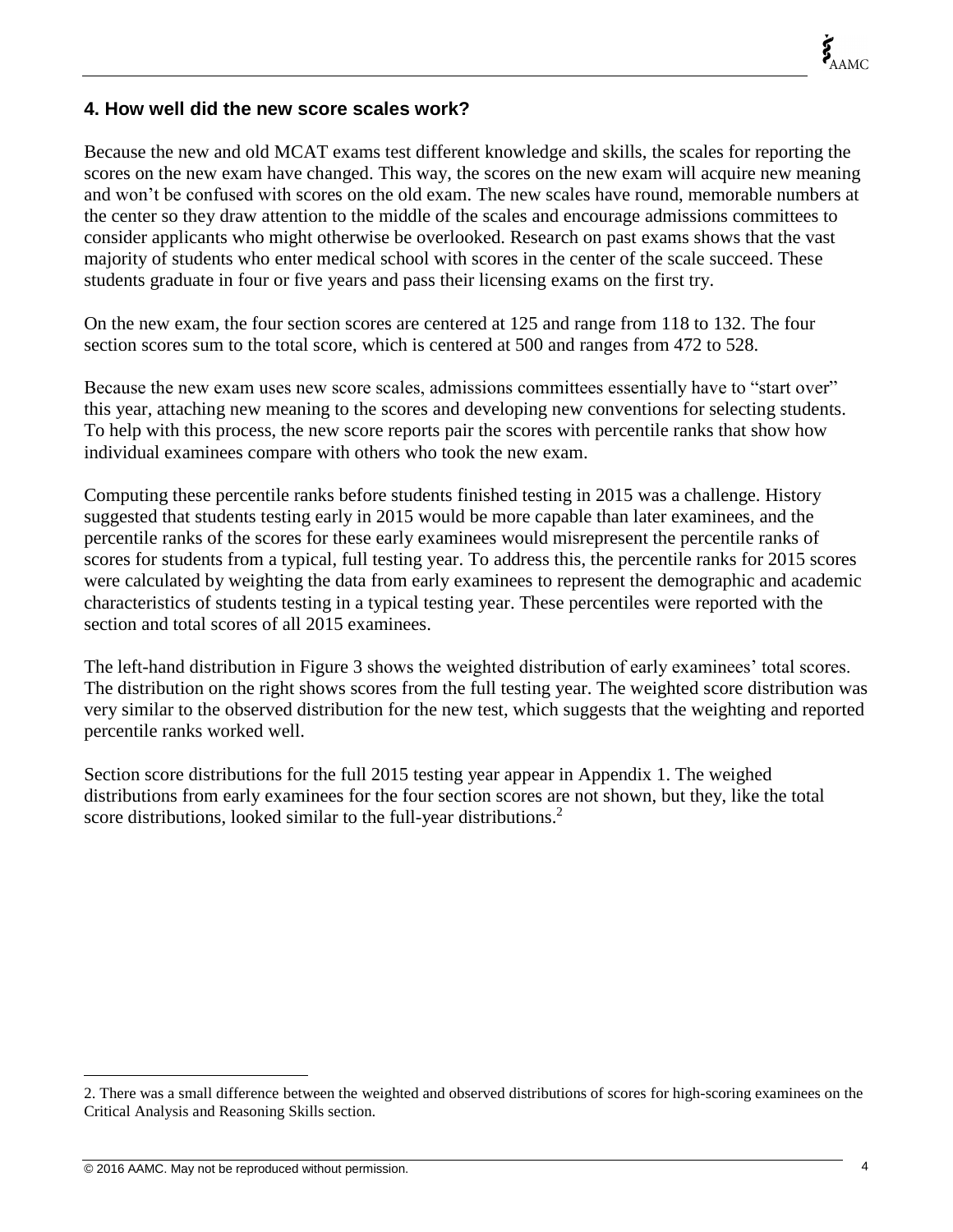

## **Figure 3. Weighted Distribution of Early Examinees' Total Scores on the New MCAT Exam and Distribution of Total Scores for the Full 2015 Testing Year1, <sup>2</sup>**

Notes

- 1. These score distributions include multiple scores for examinees who took the new MCAT exam more than once in 2015. Seven percent of examinees took the new exam multiple times. Almost no one tested more than once in April and May 2015.
- 2. The reliability of the total score is .95, and the standard error of measurement for the total score is 2. Section score reliabilities range from .82 to .86, and the standard errors of measurement for section scores are 1.

E AAMC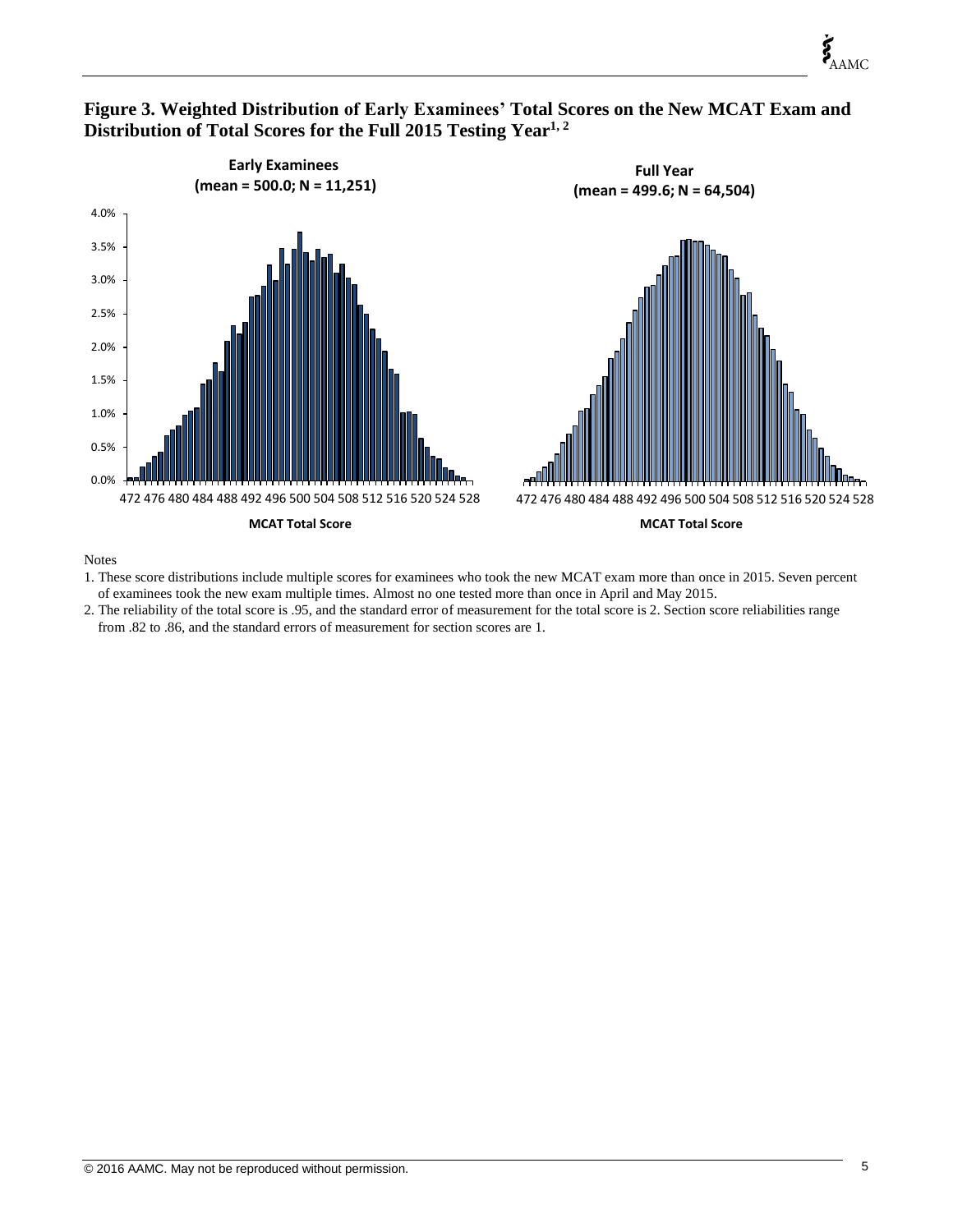## **5. How well did examinees score on the new test?**

The average total score for 2015 examinees was 500, and there was wide variability in the score distribution. The graph in Figure 4 uses box-and-whisker plots to report median (50th percentile) scores for students from different sociodemographic groups, along with 10th, 25th, 75th, and 90th percentile scores. Comparing these box-and-whisker plots for examinees from different sociodemographic groups shows the overlap in scores between groups—the boxes span similar, wide ranges of scores.

The median scores differ by group, however, with males scoring slightly better than the females,

majority examinees scoring better than examinees from groups underrepresented in medicine, and examinees who do not receive fee assistance scoring slightly better than those who do. These differences are similar to differences on the old exam and may reflect differences between groups in the courses the students took.

The box-and-whisker plots also summarize scores for students who took the new exam under standard testing conditions and those who tested under nonstandard conditions. Scores are summarized for first-time examinees and repeaters who took the new exam. The differences between non-repeaters and repeaters on the new exam are similar to differences in the past, as are the differences between repeaters' scores on their first and second attempts at the new exam.

#### **Scores for 2016 Applicants who Submitted Scores from the New and Old MCAT Exams**

About 34% of students who took the new exam also took the old exam. Some of these examinees applied to enter medical school in 2016. Admissions officers have many good questions about the scores these applicants reported.

Many applicants who took both tests had scores with notably higher percentiles on the new test than on the old. This observation made some admissions officers wonder whether the new test is easier than the old. But there are several alternative explanations for these results.

First, on average, students who repeat their MCAT exam start with relatively low scores. Students don't repeat their exam if they're satisfied with their initial scores. Lower-scoring examinees have more room to improve their scores than higher-scoring examinees. Repeaters are likely to prepare more diligently the second time around.

Second, when students took the old exam multiple times, the percentile ranks associated with their later scores were generally higher than the percentiles for their first exams. The average repeater on the old exam earned scores that were more than ten percentile points higher than their initial scores. Many of the percentile gains that admissions officers saw for 2016 applicants submitting scores from both the old and new exams were similar in size.

Third, examinees were more likely to apply to medical school if the percentile ranks for their scores on the new exam were higher than the percentile ranks for their scores on the old exam. Examinees with similar percentile ranks for scores on the two exams or whose scores on the old exam had higher percentile ranks than their scores on the new exam were less likely to apply.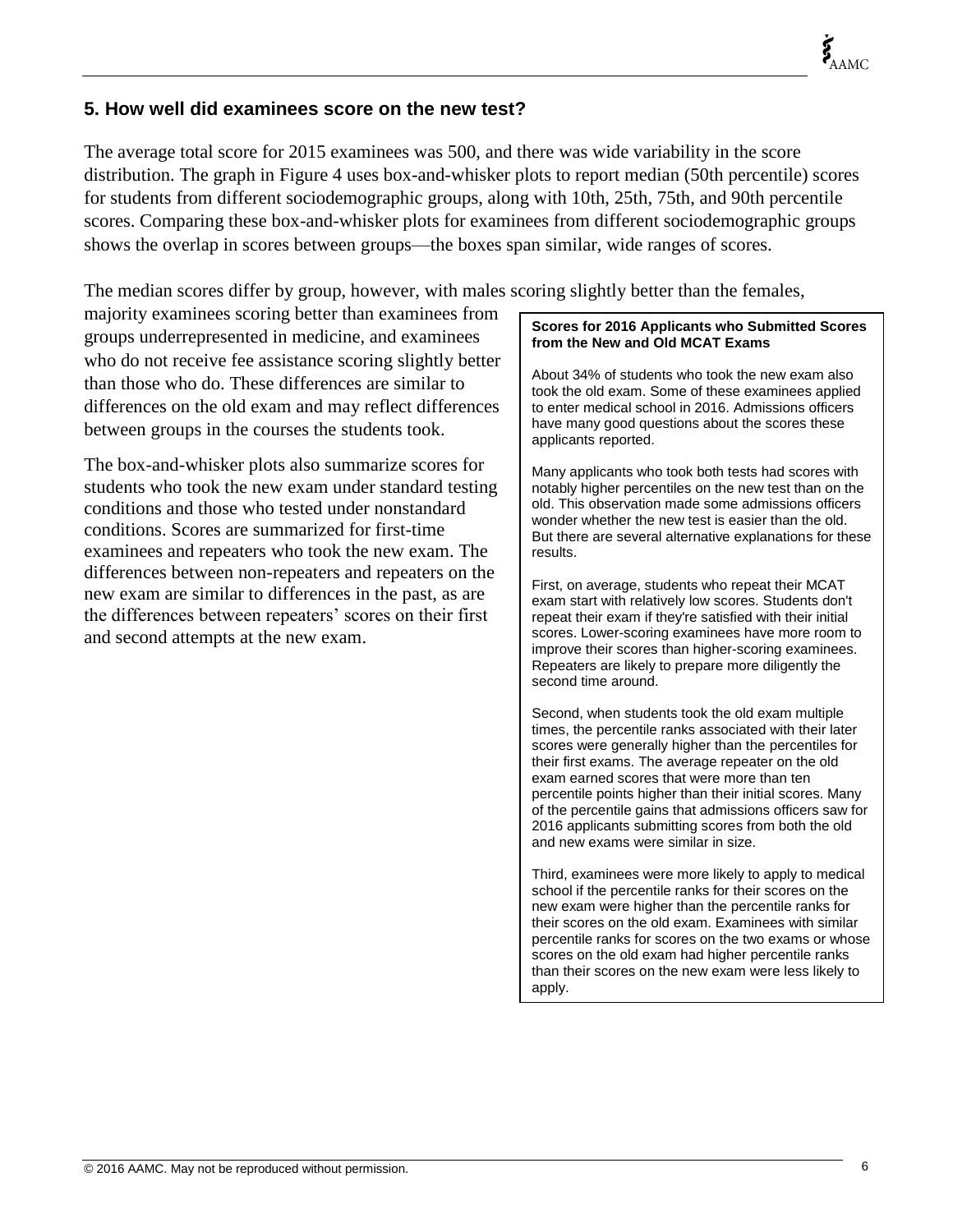## **Figure 4. New MCAT Total Scores for 2015 Examinees Overall and by Gender, Race/Ethnicity,**  Fee Assistance Status, Testing Condition, and Repeater Status  $(N = 64,504)^1$

| Total                           | Total (mean = 499.6; N = 64,504)                                                                                                                                                                                                                                                                                      |                                                             |
|---------------------------------|-----------------------------------------------------------------------------------------------------------------------------------------------------------------------------------------------------------------------------------------------------------------------------------------------------------------------|-------------------------------------------------------------|
| Gender                          | Male (mean = $501.2$ ; N = 29,125)<br>Female (mean = 498.3; N = 35,240)                                                                                                                                                                                                                                               |                                                             |
| Race/<br>Ethnicity <sup>2</sup> | White (mean=501.6; $N = 29,217$ )<br>Black or African American (mean = $492.6$ ; N = $6,895$ )<br>Hispanic (mean = $494.8$ ; N = 6,793)<br>Asian (mean = 500.8; N = 15,765)<br>American Indian or Alaska Native (mean = 496.4; $N = 614$ )<br>Native Hawaiian or Other Pacific Islander (mean = $496.6$ ; N = $157$ ) |                                                             |
| <b>Fee Assistance</b>           | Did Not Receive (mean = 499.9; $N = 60,819$ )<br>Received (mean = $495.0$ ; N = $3,685$ )                                                                                                                                                                                                                             |                                                             |
| Testing Condition <sup>3</sup>  | Standard (mean = $499.6$ ; N = $64,039$ )<br>Nonstandard (mean = 500.9; $N = 465$ )                                                                                                                                                                                                                                   |                                                             |
| Repeater<br>Status <sup>4</sup> | Non-repeater (mean = 500.1; N = 55,573)<br>Repeater - 1st attempt (mean = 495.4; $N = 4,423$ )<br>Repeater - 2nd attempt (mean = 497.4; $N = 4,423$ )                                                                                                                                                                 | 472 476 480 484 488 492 496 500 504 508 512 516 520 524 528 |

Notes

percent of examinees took the new exam multiple times. 2. Data for examinees who reported their race/ethnicity as "other" are not shown.

3. Score reports do not indicate whether scores were obtained under standard or nonstandard conditions.

4. Repeaters are examinees who took the new MCAT exam multiple times in 2015.

<sup>1.</sup> These box-and-whisker plots include multiple scores for examinees who took the new MCAT exam more than once in 2015. Seven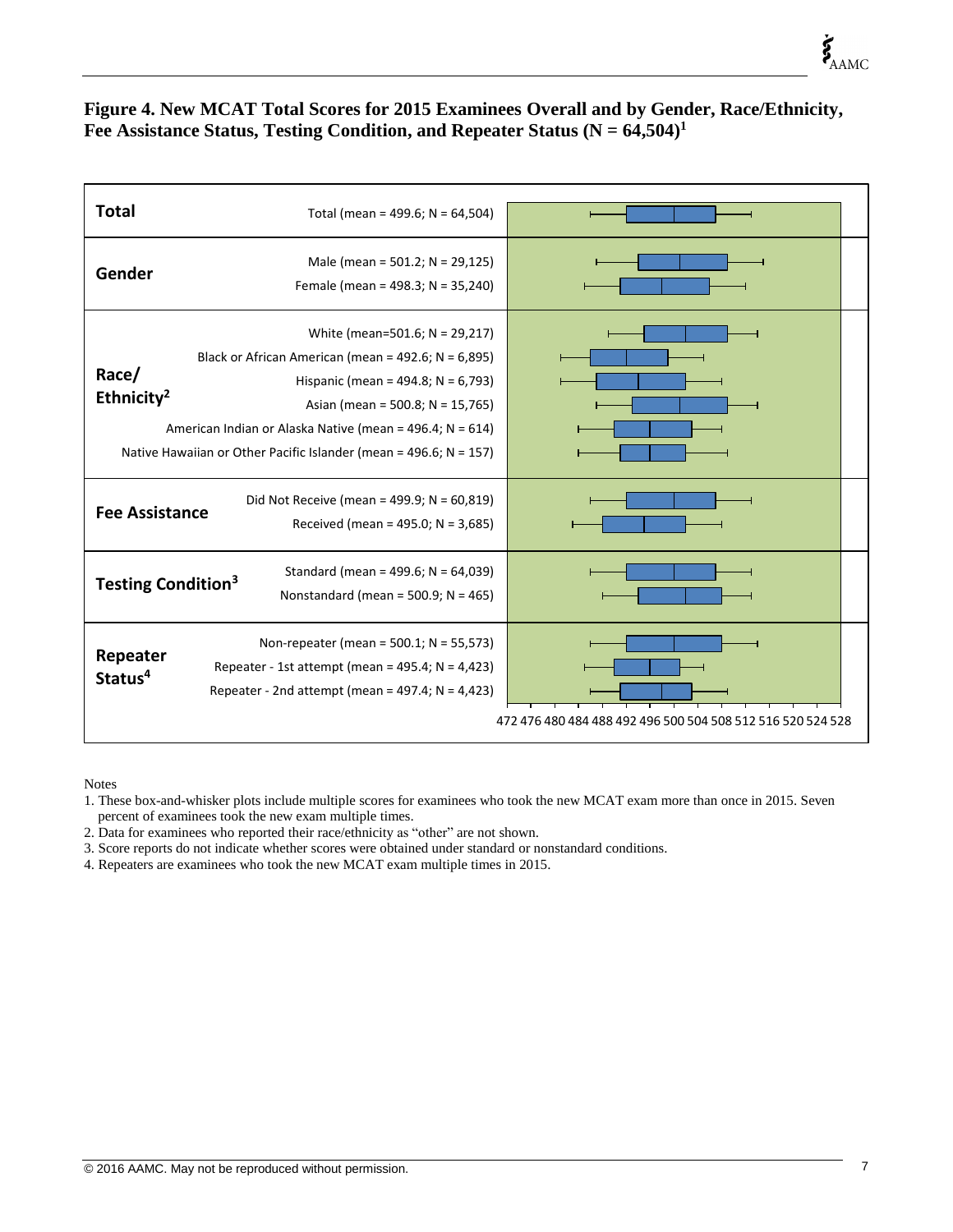## **6. Which 2015 examinees applied for 2016 admission?**

Not everyone who takes the MCAT exam subsequently applies to a U.S. medical school. Some examinees do not consider their scores to be competitive. Some apply to other health professions schools or to Canadian medical schools, and others defer their applications. The data for 2015 examinees who applied to U.S. medical schools for 2016 admission are shown next. The median score for applicants is slightly higher than the median score for examinees.

## **Figure 5. New MCAT Total Scores for 2015 Examinees and 2016 Applicants**



Notes

- 1. These box-and-whisker plots include multiple scores for examinees who took the new MCAT exam more than once in 2015. Seven percent of examinees took the new exam multiple times.
- 2. These box-and-whisker plots describe new MCAT total scores submitted by individuals applying to medical school in the 2016 application cycle and include multiple scores for examinees who took the MCAT exam more than once during 2015. Application data are current as of December 31, 2015. A very small number of examinees applied for 2016 admission after that date.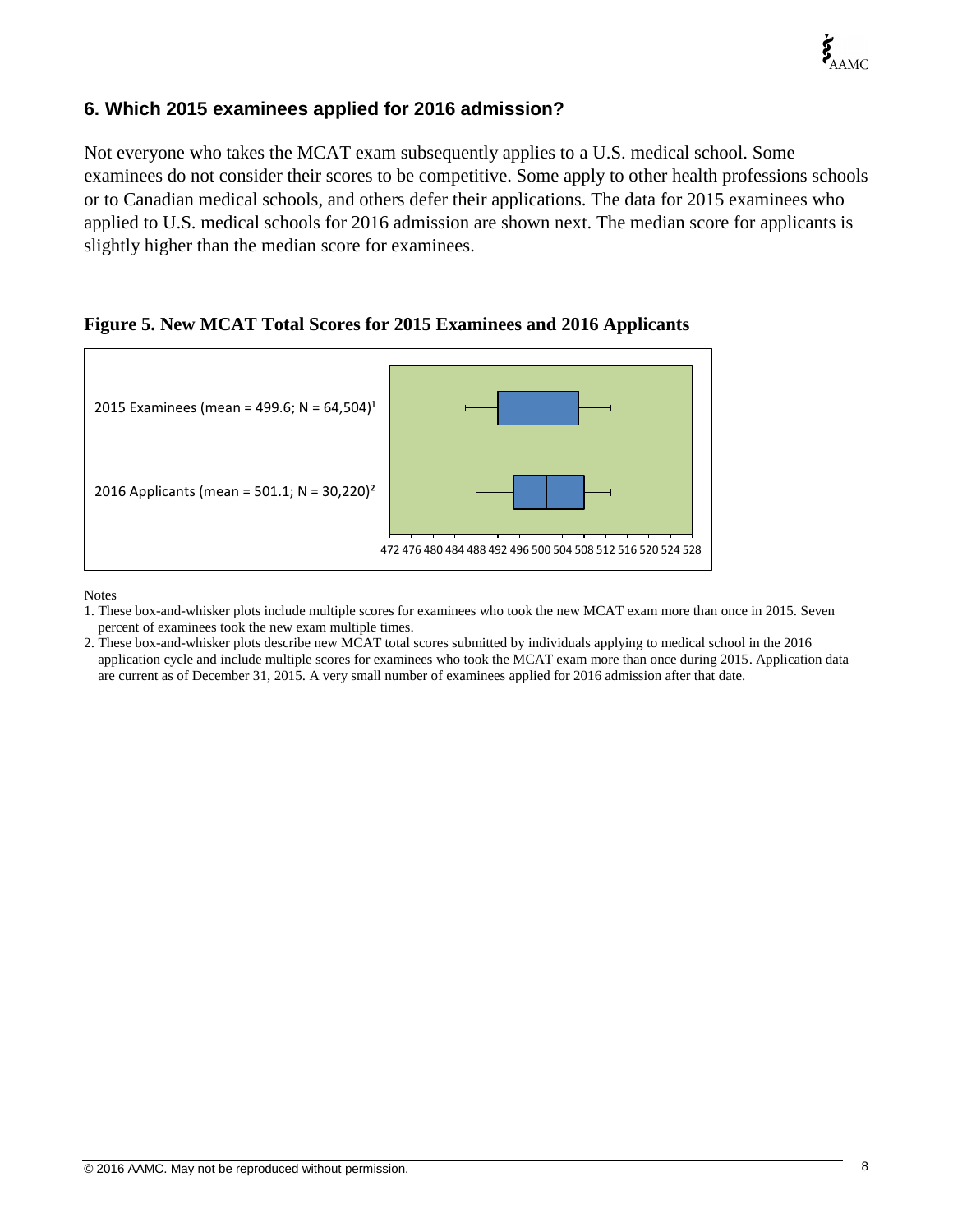## **7. What information is available about the predictive validity of scores from the new exam?**

Researchers from eleven medical schools partnered with the AAMC to examine the predictive validity of scores from the section of the new exam that is most different from the old, the Psychological, Social, Biological Foundations of Behavior section. In 2013 these researchers administered a prototype of the test to more than 2,000 first- and second-year medical students before they started the school year. The researchers then correlated students' prototype scores with grades from medical school courses that draw on the behavioral and social sciences.

The results of these analyses show that scores from the Psychological, Social, and Biological Foundations of Behavior section correlate well with grades in courses such as foundations of psychiatric medicine, epidemiology/public health, and neuroscience. And because participating students entered medical school with scores from the old MCAT exam, researchers were able to compare these correlations with correlations made with the old exam. The correlations between MCAT scores and grades in foundations of psychiatric medicine courses were higher for the prototype test than for scores from the old exam. The same was true for grades in epidemiology/public health.

These data suggest that scores from the Psychological, Social, and Biological Foundations of Behavior section are likely to add value to the information that other sections of the new MCAT exam provide. The data provide support for using these scores in 2016 student selection.

## **Figure 6. Median Correlations between the Psychological, Social, and Biological Foundations of Behavior Section Scores and Medical Students' Grades in Three Types of Courses.**







© 2016 AAMC. May not be reproduced without permission. 9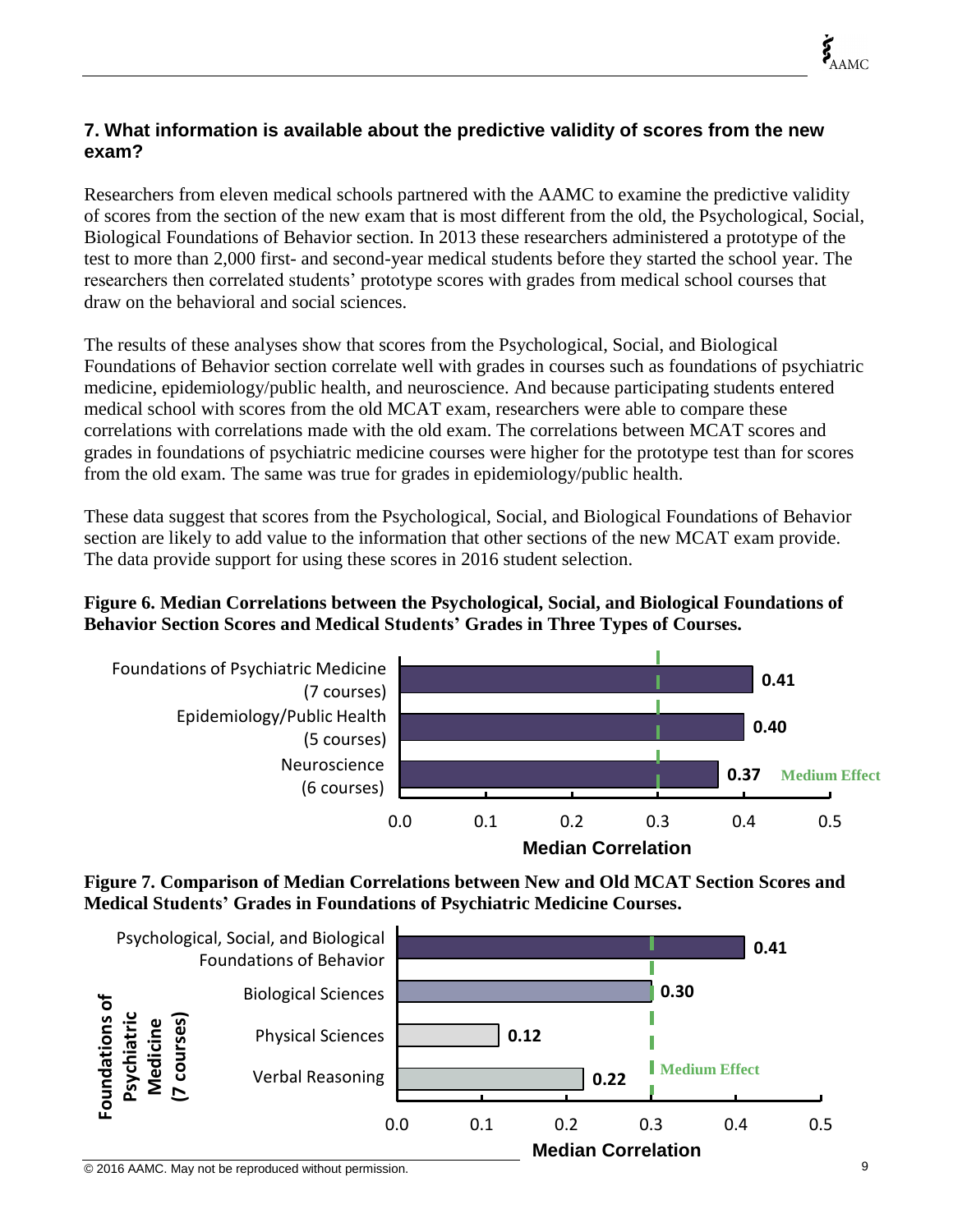## **8. What else will we learn about the impact, use, and validity of the new exam?**

The research that was just described is only the beginning of the work that researchers are doing to evaluate the new exam. Admissions officers and researchers from 18 medical schools are mounting a validity research program to study the new exam. They will determine how well scores from the new MCAT exam predict performance in medical school.

Researchers will also examine how students prepare for and perform on the new exam and whether there are ways to improve the information and resources that are available to underperforming students. Researchers will study the way that scores are used with other information about academic preparation, experiences, and attributes in admissions decision making.

Fairness issues will play a key role in this research on preparation, use, and the predictive validity of the new MCAT exam. For each of these investigations, researchers will look for points of leverage to improve information, bolster resources, and provide guidance about sound practice. Their work and results will be reported annually at meetings and conferences and in reports to the admissions, student affairs, diversity affairs, and academic affairs communities.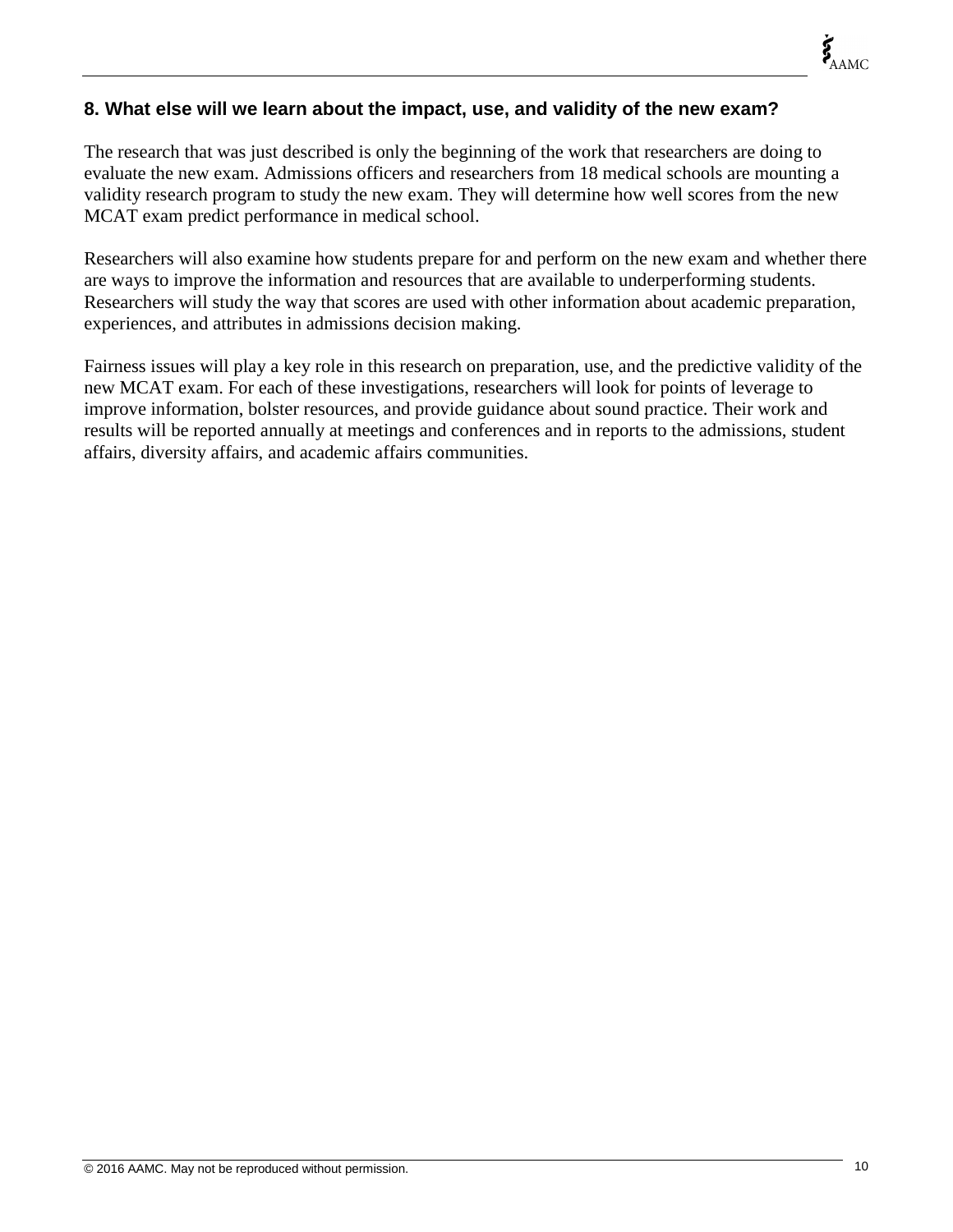## **Appendix 1**



## 0% 2% 4% 6% 8% 10% 12% 14% 118 120 122 124 126 128 130 132 **Critical Analysis and Reasoning Skills (mean = 124.6)**





Note

1. These score distributions include multiple scores for examinees who took the new MCAT exam more than once in 2015. Seven percent of examinees took the new exam multiple times.